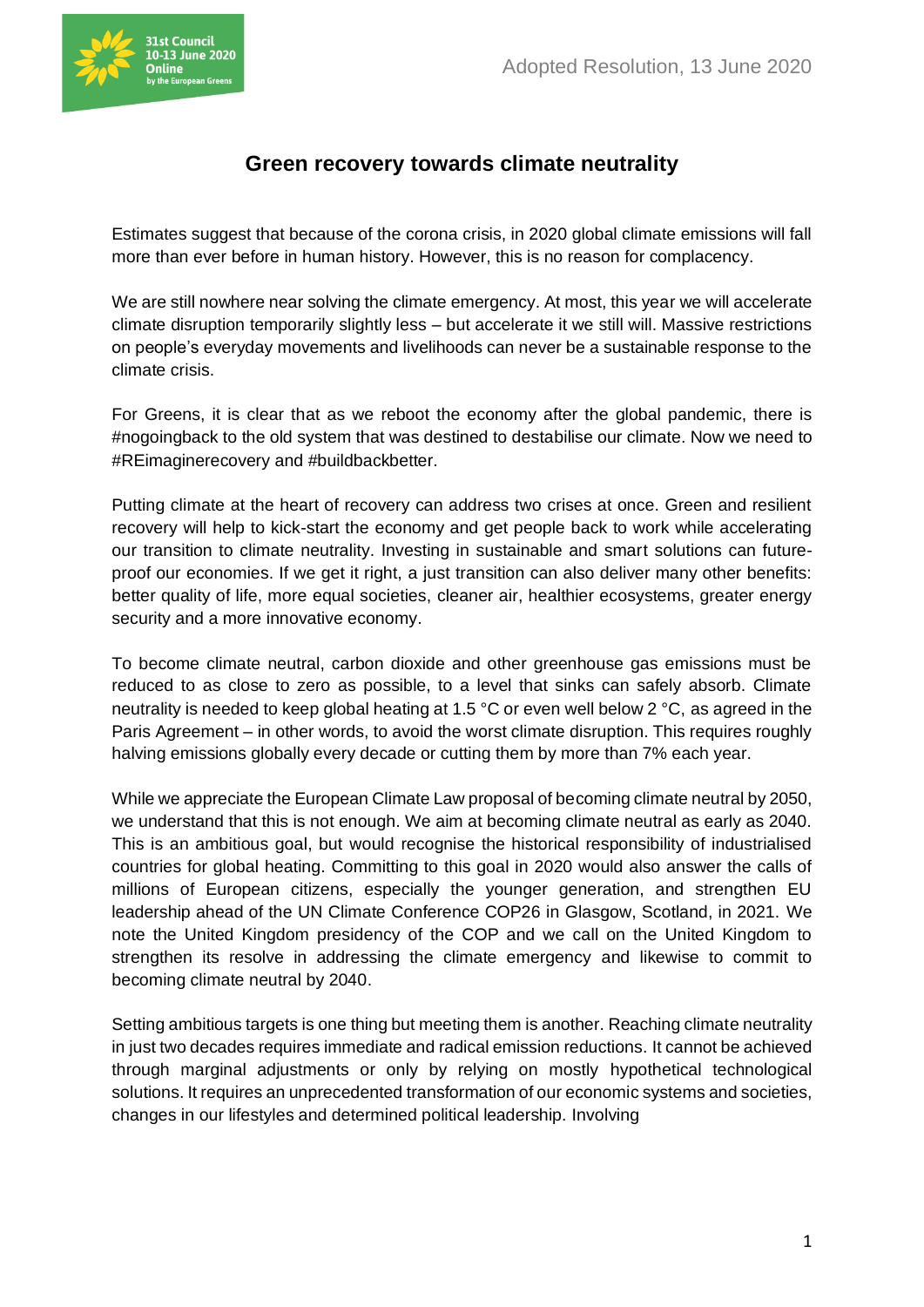

citizens across Europe on those strategic decisions will be crucial for that process to be successful. We want to highlight six perspectives in particular.

First, for the EU to reach the ambitious goal of climate neutrality as early as 2040, all Member States must take ambitious actions. However, we recognise that not all European countries are starting their transition from the same point.

Second, even though 2040 may seem a long way off, immediate action is needed right here, right now. Today, any long-term investment in high-carbon infrastructure, such as fossil-fuel production and transport, would be incompatible with a pathway to climate neutrality. In line with the Paris Agreement, recovery investments should be reserved for companies or industries which can lay out a realistic plan for emissions reduction. To get on the right path, the EU needs to enshrine in the Climate Law a binding target of reducing its own emissions by at least 65% by 2030 and adopt emission budgets compatible with this. To successfully stay on track with our goals and readjust our policies according to the remaining emissions budget, the Climate Law has to establish an independent scientific board that advises EU institutions.

Third, while we need to do everything humanly possible to rapidly reduce emissions, even the most ambitious action cannot cut our emissions to zero. Effective and sustainable solutions, in particular nature-based solutions, providing negative emissions will be needed to make sure we get to climate neutrality and then to become climate positive, i.e. absorbing more greenhouse gases than we emit.

Fourth, emissions need to be reduced rapidly in all sectors of the economy. As some sectors can be more challenging to decarbonise, others – such as energy production – need to go even further and faster. Europe should also address the consumption-based emissions it is responsible for through, for example, international aviation, maritime transport and imported products.

Fifth, a revision of EU trade policy is urgently needed. The future trade system must have the Paris Agreement and human rights as its core and thereby contribute to social and environmental protection and to the fight against climate change. It must enable a reshoring of strategic productions like food, medical and pharmaceutical products and have a strong focus on circular economy, as well as resilient and sustainable supply chains. Carbon leakage needs to be prevented through a carbon border adjustment mechanism.

Sixth, while ambitious and rapid climate action can still save us from the worst climate disruption, some impacts will be inevitable. Therefore, the task is to avoid the unmanageable and to manage the unavoidable. Investment in adaptation can future-proof our societies and protect the most vulnerable.

Looking more specifically at key sectors:

1. **Energy**. Green policy is built on rapidly expanding sustainable renewables, improving energy efficiency and reducing energy demand. The most harmful fuels (including coal) need to be phased out by 2030 at the latest, followed by other fossil fuels soon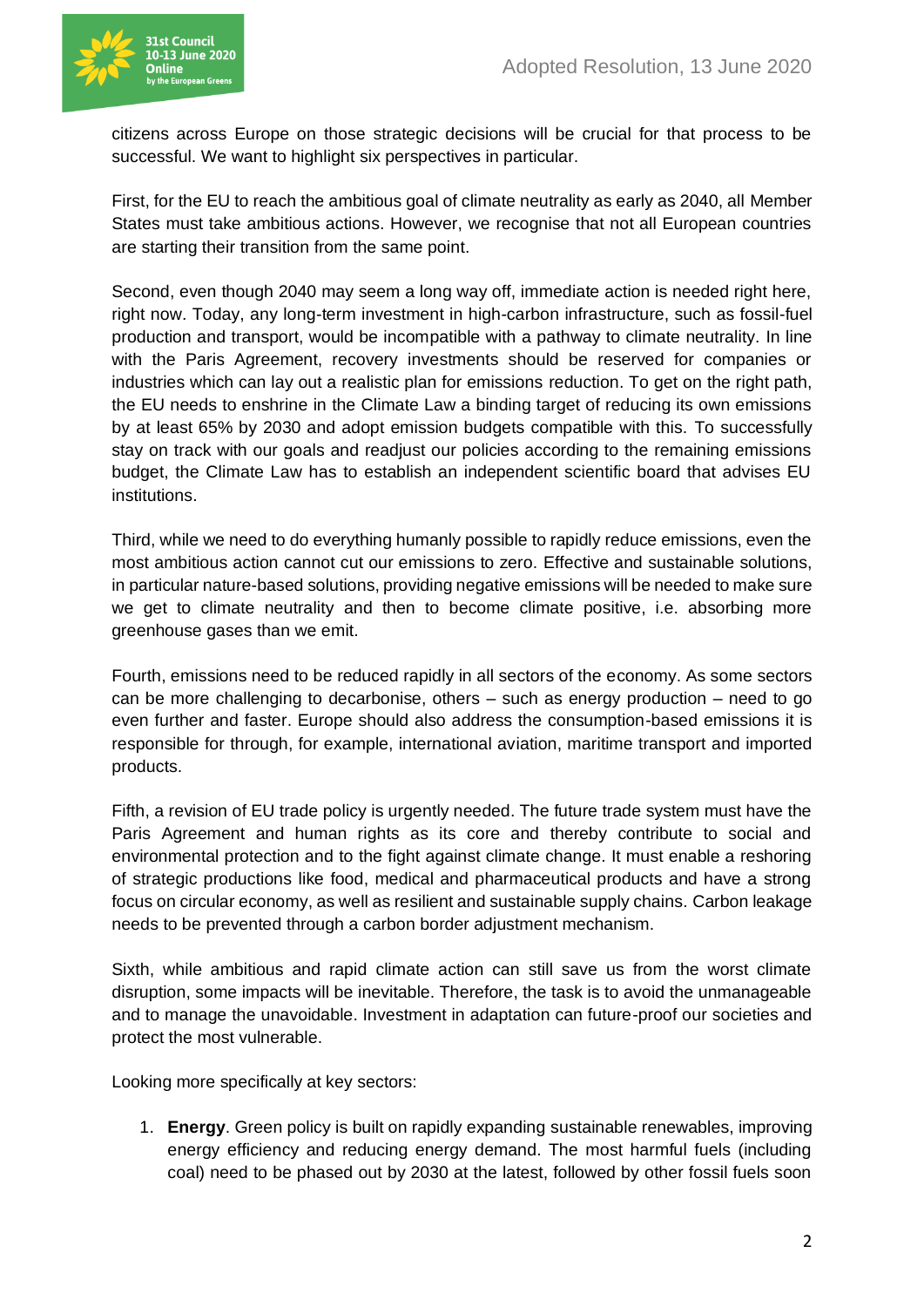

after, without relying on unsustainable options like nuclear power and carbon dioxide capture and storage in fossil fuel energy production.

- 2. **Buildings**. To fully decarbonise the building sector, all new buildings must be net-zero emissions. A significantly accelerated deep renovation wave must cut emissions and energy use in the existing building stock while reducing energy poverty. Buildings must also switch from fossil fuels to renewables for heating.
- 3. **Transport**. Mobility needs to be rethought and traffic demand reduced through for example telework and the restructuring of our communities. Public transport, cycling, walking, shared mobility and an inclusive, safe infrastructure for all users must have priority. We need to phase out the sales of fossil-fuel cars by 2030, end the subsidies on them and transition to vehicles powered by electricity from renewables while recycling batteries. We call for a train renaissance including night trains both for people and goods and a switch to renewable fuels in airplanes and ships that cannot be fully electrified.
- 4. **Industry**. Energy efficiency, electrification and renewables are central for decarbonising energy-intensive industries. Moving to a circular economy would reduce both the use of natural resources and emissions. Residual process emissions need to be addressed by, for example, introducing innovations such as switching to renewable hydrogen within the steel industry.
- 5. **Agriculture**. Emissions from the agricultural sector need to be reduced, including by reducing the production and consumption of animal-based products, reducing the use of artificial fertilisers, cutting imports of products grown on deforested areas (soy from South America, Palm oil) and relocalising food production. Sustainable practices can increase the carbon stored in farmland and improve productivity, food security and climate resilience. Energy efficiency and renewables also help to cut emissions in agriculture.
- 6. **Sinks**. Nature-based solutions, such as protecting, restoring and expanding forests, peatlands and other ecosystems, offer significant synergies for preserving our biodiversity. Technological sinks are not a large-scale solution to greenhouse gas emissions and should only be applied responsibly and not used as an excuse to delay emission reductions.

For decades, Greens have been at the forefront of fighting the climate crisis, together with our partners in civil society, trade unions and progressive business. However, confronted with such an enormous challenge, a certain amount of humility can be helpful for us all.

On the path to climate neutrality, we will face both surprises and difficult choices. The map is not yet fully developed, let alone detailed. To help us navigate these challenges, we must be guided by strong principles:

1. **Listen to the science**: base all decisions on expert knowledge and evidence;